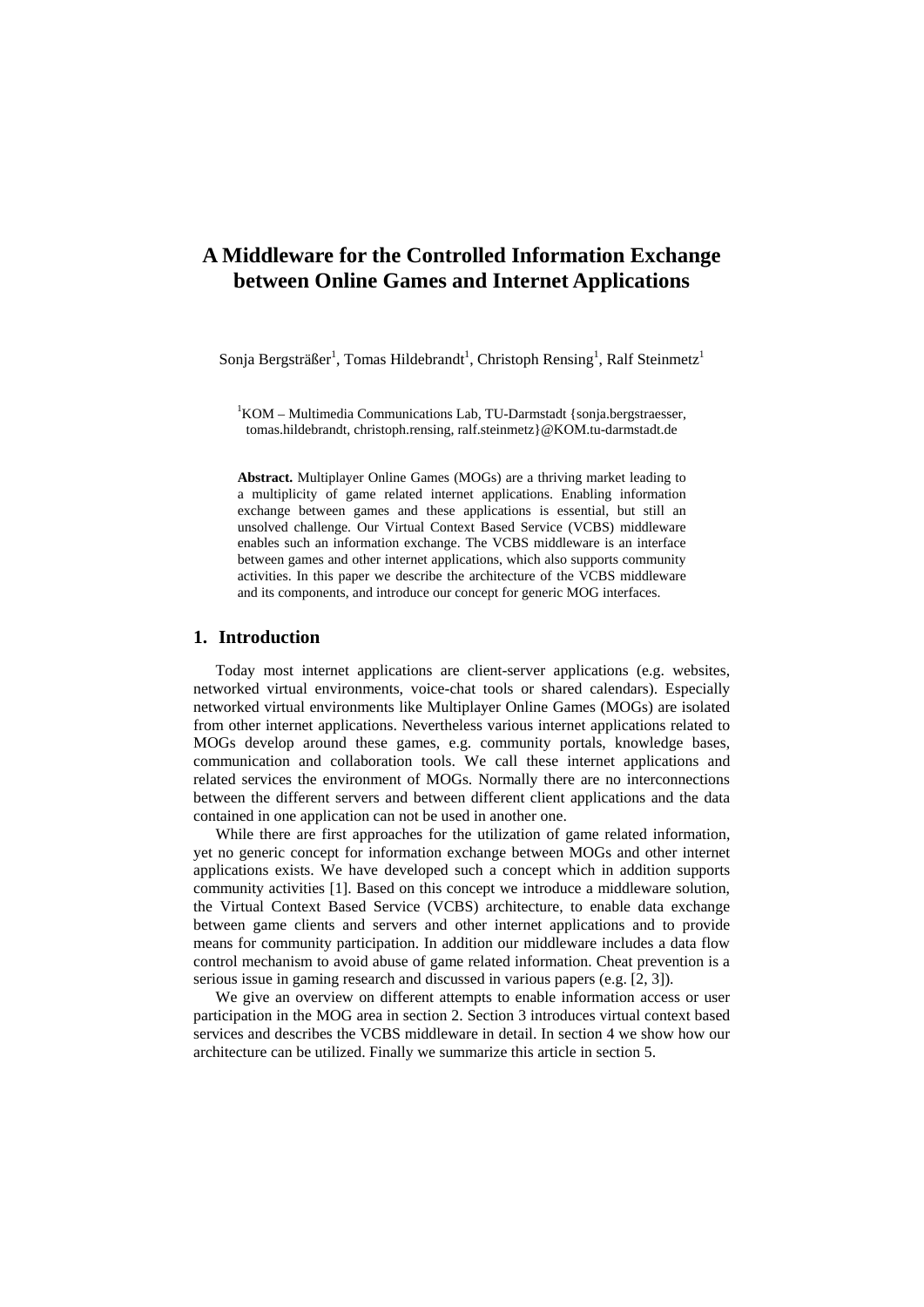## **2. Related Work**

Hardly any general concept exists, about how information exchange between a game and its environment can be realized. Also the involvement of game communities is quite limited in most cases. For both scenarios only isolated applications and specialized approaches can be found. In the following we give a short overview of the current situation and introduce some of the existing approaches.

The users of MOGs form communities which actively participate in the evolution of games and shape them through the creation of large data collections, guidelines, and even custom tools and game add-ons. The commitment of the gamers to their games is generally very strong and the exchange and communication between gamers are essential elements. The request of game communities for creative participation is increasing and possibilities to adapt games and the gaming experience to the user will be a crucial factor for the success of a MOG in the future. Today we are already aware of the fact that fast growth of user count and binding a critical mass of users to a game is not only important for its development but decides on its success or failure [4]. The support of community development within the game [5] and in the game environment improves the binding of users to the game and thus is one success factor. Especially in the Massively Multiplayer Online Role-Playing Game (MMORPG) market, which is highly competitive, only MMORPGs with strong communities can be successful.

In some genres like First Person Shooters (FPS) the game industry has begun to open itself to the game community and some games already include editors to modify the game itself. But especially MMORPGs, which are based on player interaction and live through their communities, shield themselves from the outside world. One approach to provide selected ingame information is the developer driven game data presentation. Special internet portals where e.g. character information can be retrieved are operated by different game developers or publishers (e.g. WoW Amory [6] or ET:QW Stats [7]). A different approach is the usage of launch platforms coupled with community applications. This approach mainly focuses on awareness aspects and teaming and emphasizes communication applications (e.g. ESL Wire [8] or Steam Community [9]). Additionally third parties begin to utilize the opportunities given (e.g. World of Warcraft is providing an API which allows the retrieval of stored ingame information) and present available ingame information on web portals or community platforms (e.g. buffed [10] or xchar [11]).

The main drawbacks of current approaches beside the lack of a generic solution are coupling to one information source, specialization of applications, and no time synchronous or real-time data usage. The approaches are each strongly coupled to one kind of information source only, although only very few and limited information is available at all. The applications are very specialized: developer driven data representation portals only present data (no interaction is possible), launch platforms are mainly server browsers combined with buddy lists and web portals include community features enriched with limited game information. The time synchronous usage of data is not possible and thus no data exchange is feasible while a gamer is playing a game. In addition there are no concepts for the prevention of cheating while ingame information is exchanged with the game environment. In order to prevent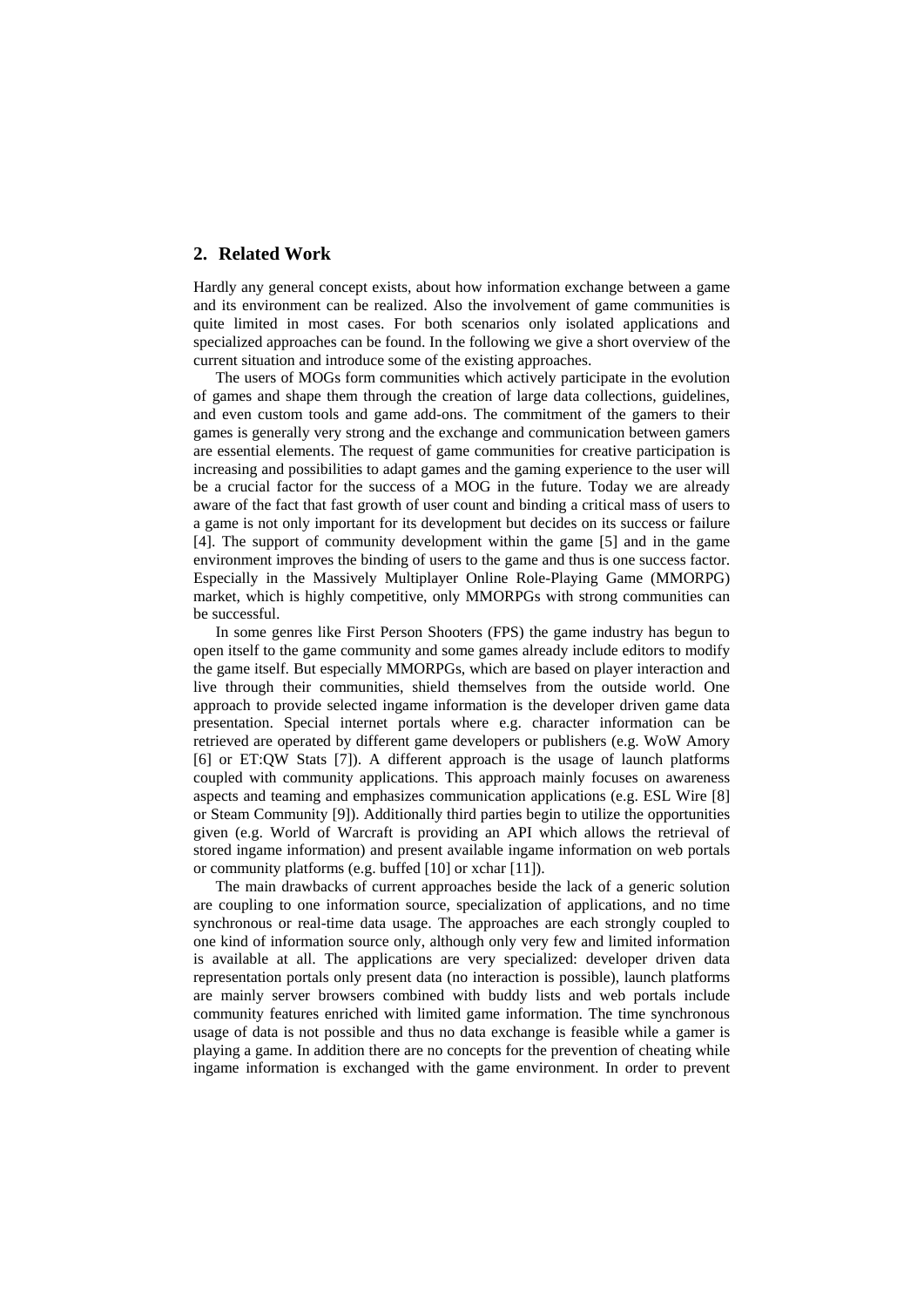cheating most of the games simply do not allow any outside connection to the outside or retrieval of ingame information from the outside at all.

## **3. Virtual Context Based Services**

The goal of Virtual Context Based Services (VCBS) is to provide services to the user regarding his current situation in a virtual environment [1]. The VCBS enable information exchange between a virtual environment and other applications. In addition the VCBS include a control mechanism for the information flow and thus complies with the given requirements. In the following we subsume the VCBS concept, shortly introduce our generic game interfaces and describe the architecture of the VCBS middleware and its components.

#### **3.1 Virtual Parameters and Virtual Context**

The virtual situation of a gamer's character (or avatar) can be described using different parameters, e.g. location in the virtual world, current action or character properties. These virtual parameters specify the virtual context of a user and his character. We have defined an XML based virtual parameter description language which is valid for MOGs in general. Thus generic game interfaces can be described and extended for specific genres and if needed also for specific games. This allows us to define an abstract interface for MOGs and include special needs of different genres and games. The virtual parameters are the base for the definition of an interface between games and other internet applications. We have defined four parameter sets (general, location, character and status) specifying the different categories of virtual parameters. The general set provides information about the player (e.g. player name), the game time (e.g. session time) and the server (e.g. server name), the other three sets about the virtual character and his situation in the virtual world. The location set provides position and area information (e.g. area name), the character set includes general information about the virtual character (e.g. skills) and the status set is about the current state of the character (e.g. health) and includes grouping information.

#### **3.2 VCBS Middleware Architecture**

The VCBS middleware consists of a **VCBS Client** on the client system, a **VCBS Registry** and **VCBS Servers** (see Figure 1). It also defines an interface for external services. The different services (e.g. a web platform providing gamer statistics, a wiki including situation related guidelines or a voice tool for group communication) are not part of the VCBS architecture and can be provided independently. This gives anybody the opportunity to provide services (e.g. game developers, the game community or third parties). Services are coupled with the game through the VCBS middleware. Hence they can utilize ingame information, react on ingame events and provide data regarding the current situation of a gamer.

The **VCBS Registry** manages all parts of the VCBS architecture, the registered services and user accounts. Before a service can be used with the VCBS architecture it has to be registered with the VCBS Registry (*service registration* (1)). The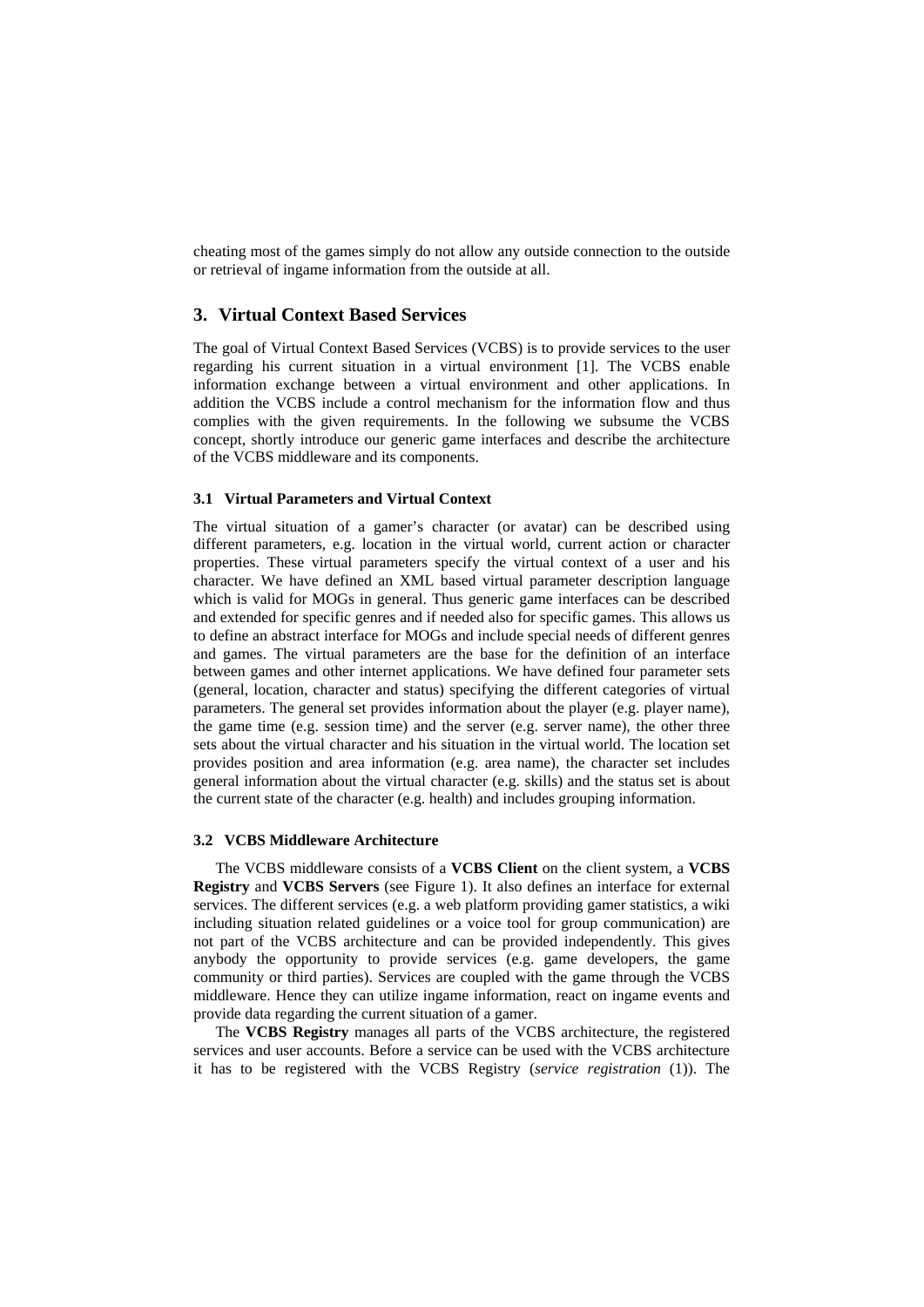registration data includes a service description which is stored in the Registry. The Registry checks during service registration, if a service is authorized to get the requested client information based on the rule set defined by the game (to check if the requested information is approved for the situations the service is designed for). It distributes the users to the VCBS Servers (to ensure the scalability of the system) and maintains the servers using *status updates* (2) (e.g. "new appointed gamer").



**Figure 1.** VCBS middleware: architecture overview and information flow

The **VCBS Client** is located at the gamer's system (client system). It handles the registration of the user (*client registration* (3)) and interacts with the user. The VCBS Client receives the virtual parameters from the game and integrates outgame service data into the game. The game interface of the VCBS Clients use plug-ins to handle different game APIs. When a user is online in a virtual world of a supported game, the VCBS Client regularly sends the game client information containing the virtual parameters (*client information* (4)) to the assigned VCBS Server.

The **VCBS Server** receives the game client information updates from the VCBS Client and offers available and suited services to the user (*service offer* (5)) through the VCBS Client. The Servers are responsible for the processing of the game client information. They decide which services are offered to the gamer and which information is forwarded to the external services. The matching is done based on the virtual situation of the user and two options for matching virtual situations to services are included in the VCBS middleware: parameter and event-based matching. Using parameter matching the VCBS Server compares the game client information with the service description. With event-based matching the VCBS Client reacts on events indicating changes of the user's context in the game. There is also the possibility to use other matching schemes. If a matching scheme triggers, the VCBS Server verifies the corresponding service, checks if the parameters are approved regarding the game based rule set and offers it to the gamer. Thus a control mechanism based on the virtual situation of a user is integrated into the information flow. If a gamer chooses to use a offered service, the VCBS Server forwards the relevant parameters to the corresponding service (*filtered client information* (6)). Then the service can process the client information, utilize the information or send his resulting data (*service data*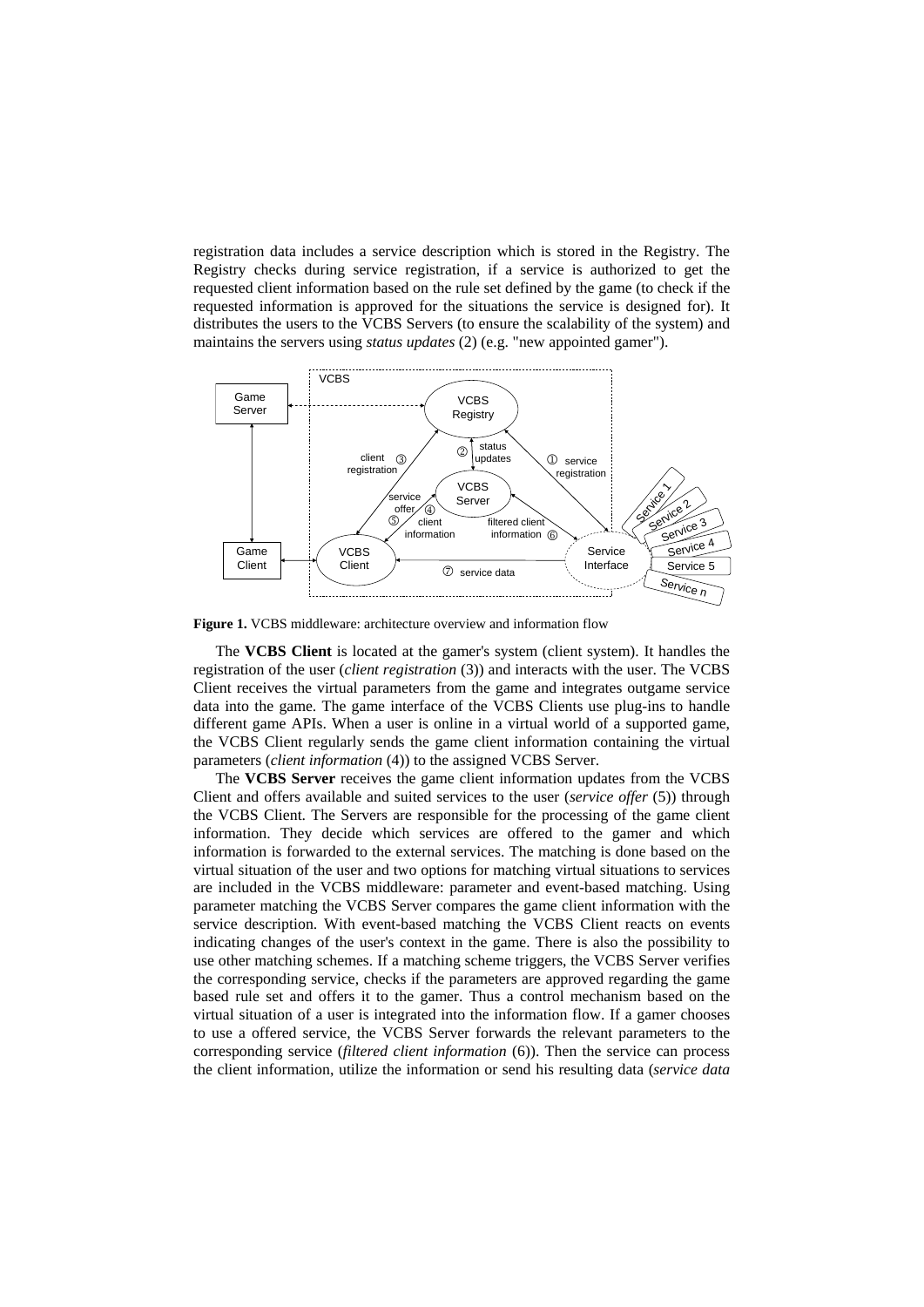(7)) to the VCBS Client. The data is then integrated into the game by the VCBS Client. If the situation of the user changes and the service is not matching the situation anymore the VCBS Server stops sending the *filtered client information*.

## **4. USAGE SCENARIOS**

There are multiple usage scenarios for the VCBS middleware which can be mainly divided into two categories. In the first category are internet applications using status information about the gamer outside of the game (e.g. at a web portal like gamerlist.net where a gamer wants to show information about himself to the community). The second category includes services which provide ingame user support.

We are currently developing "**gamerlist.net**" a community platform where gamers present themselves, their games, their relationships to other gamers and their community activities. It is used to increase the visibility of a gamer and his activities for the game community. This information can be used to support grouping, provide statistics, enable the comparison of gamers with others and so on. The platform utilizes the VCBS middleware in order to access ingame information, e.g. to show which game a user is currently playing, display his game statistics or (if possible and allowed by the game) his current ingame location. The ingame information is obtained by a service, which is part of gamerlist.net. This ensures that only information which is allowed to be shown is displayed on the platform and that the information access is standardized.

The **Service User Interface** (SUI) is an extension of the UI of a game. To include a service into a game an ingame representation of the service must be provided. With this ingame service representation, the user can interact and access the service data. An ingame representation of a service can be realized with the SUI. An example service we are using with the SUI is the "Fisherman's Friend" service. It supports a user when he goes fishing in a virtual environment. When the user's character is standing at a virtual lake or river and takes a fishing rod in his hands the "Fisherman's Friend" service is offered to him. The service offer is based on the virtual context parameters, the coordinates and the used equipment in this example. The service data can include the fishes that can be caught there, the probability of catching the different species, whether the difficulty of the waters is suited for the character skill or which other fishing sites might be interesting to go to. To obtain this information (which is normally not provided directly by the game itself) the client information is collected by an external service while a character is fishing in the virtual world. The information is processed, and with more people using the service the obtained information is improved. The data from the service is embedded into the game by the VCBS middleware.

## **5. SUMMARY**

The information exchange and service invocation between different virtual environments and internet applications is an important issue, especially concerning